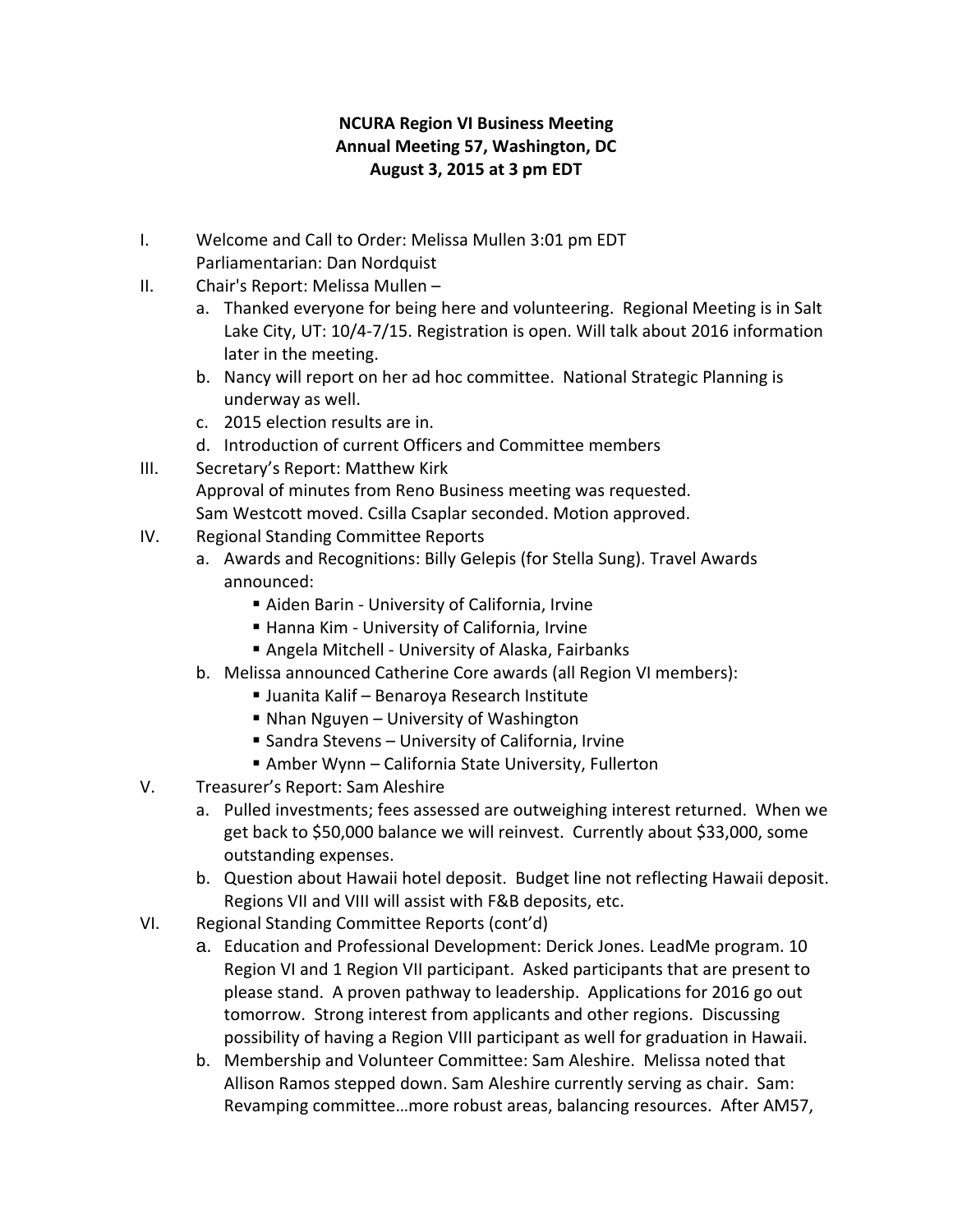pushing for Salt Lake City, then Hawaii. We need help for Salt Lake City, please help. Melissa: MVC is a great experience to learn the region's activities.

- c. Nomination and Leadership Development: Csilla Csaplar. Thanked the committee for your hard work. 2016 officer election results announced:
	- Chair-elect: Sinnamon Tierney Portland State University
	- Treasurer-elect: Caroline Jones Stanford University
	- Secretary-elect: Heather Kubinec University of California, Irvine
	- Regional Advisory Committee: Kevin Stewart
- VII. Ad hoc committee: Strategic Review. Nancy Lewis, Chair
	- a. Looking at regions objectives and goals. Ensure that structure meets our needs. MVC is reorganizing as well, so we are coordinating.
	- b. Announced ad hoc members. Reviewing the role of each committee, should they stand as is? Are there overlapping areas? Benchmarking against other regions, organizations.
	- c. Started in May, researching other organizations, then interview committee chairs. Prepare report for chair, organization chart other deliverables. Melissa: Looking forward to results, getting more people involved. Thanks.
- VIII. National Report
	- a. Board of Directors: Sam Westcott
		- **Strategic planning: Where do we want NCURA to be in 2025?** Presidential task forces as well as Saturday full day workshop. Took board work down to regional and local level. Maybe chapters. Think about how you can be involved, even if not traveling. Rewarding work, even just working on laptop. Work a registration table or serve on a committee.
		- **RFP on research concept in field of research administration.**
		- **Education Scholarship Committee: Acknowledgements to Amanda** Snyder, Lillie Ryans‐Culclager. Will start awarding scholarships at \$100k. Funds raised through pledged donations, raffle tickets, etc. Established by Jerry Fife to build NCURA and further research administrators careers.
	- b. Professional Development Committee: Sinnamon Tierney
		- Busy year. 4 subcommittees: Traveling workshop. Updating selection of candidate sites and faculty. Publications: Mini UG publications are \$37. Micrograph updates on UG. Social Media: Ambassadors for Twitter, linked in. On‐line programming: UG updates. Webinar toolbox being developed.
		- Region VI members recognized.
	- c. Nominating and Leadership Development Committee: Rosemary Madnick
		- Met in May. Selected slate. Election results are in...announced. Region VI members recognized.
- IX. Chair-Elect Report: Derick Jones. Update on Regional Meeting in Hawaii (2016):
	- a. First time partnering with Regions VII and VIII together. Working with them and their marketing has been great. They are looking for vendors, will have